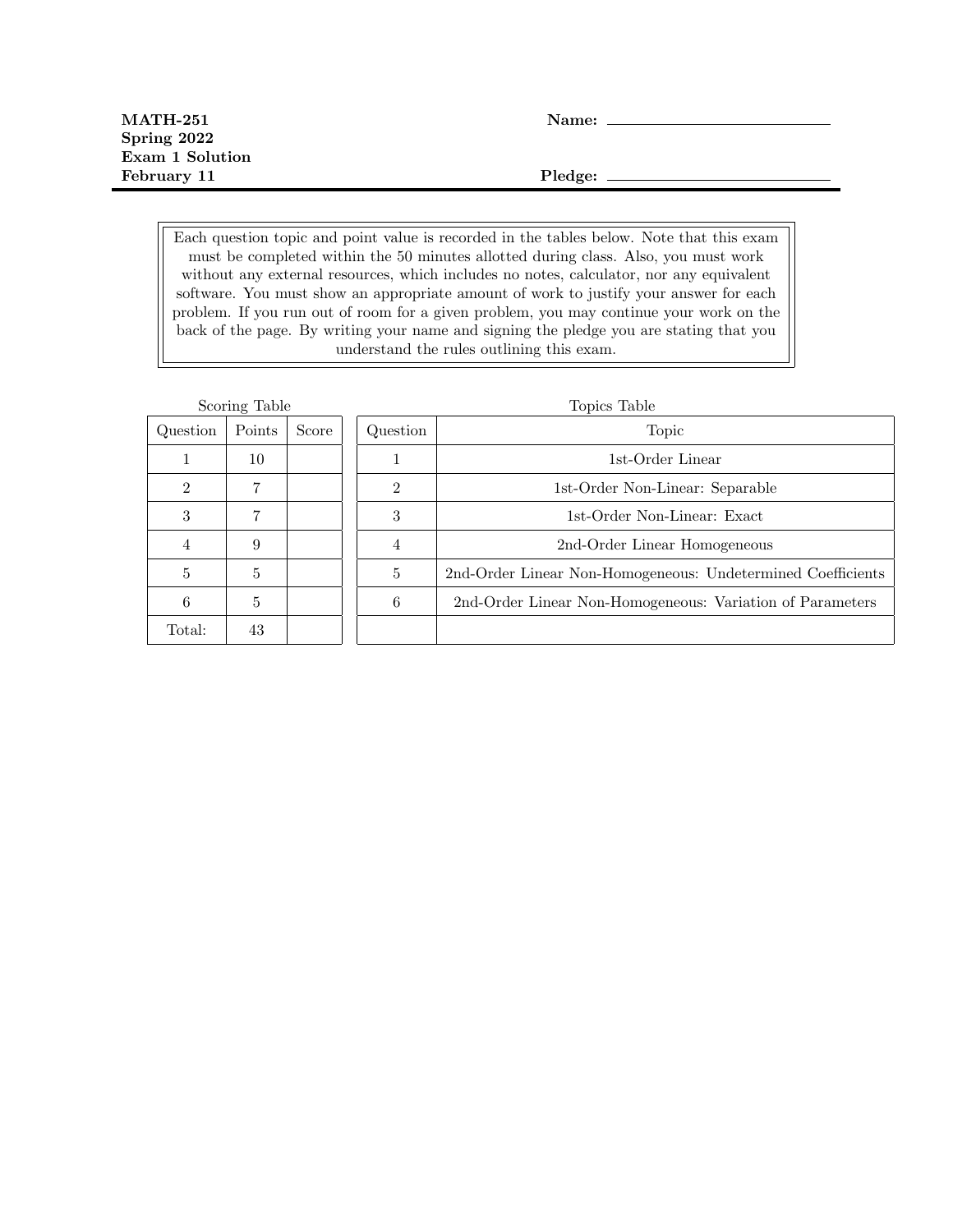1. (a) (2 points) Explain why the following differential equation is 1st-order and linear:

$$
y' + 2y = xe^{-2x}.
$$

Solution: The differential equation is 1st-order since the highest order derivative is 1 and the differential equation is linear since there is no non-linear function of  $y$  and  $y'$ .

(b) (5 points) Find the general solution to the above differential equation. Solution: The integration factor is

$$
\mu(x) = e^{\int (2)dx} = e^{2x}
$$

so the general solution is given by

$$
y(x) = \frac{1}{\mu(x)} \int \mu(x) x e^{-2x} dx
$$

$$
= e^{-2x} \int x dx
$$

$$
= e^{-2x} \left(\frac{x^2}{2} + C\right)
$$

$$
= \frac{x^2}{2} e^{-2x} + Ce^{-2x}.
$$

(c) (3 points) Find the particular solution that satisfies the initial condition  $y(0) = 2$ . Solution: Applying the initial condition gives us

$$
y(0) = C = 2.
$$

Hence, the particular solution is given by

$$
y(x) = \frac{x^2}{2}e^{-2x} + 2e^{-2x}.
$$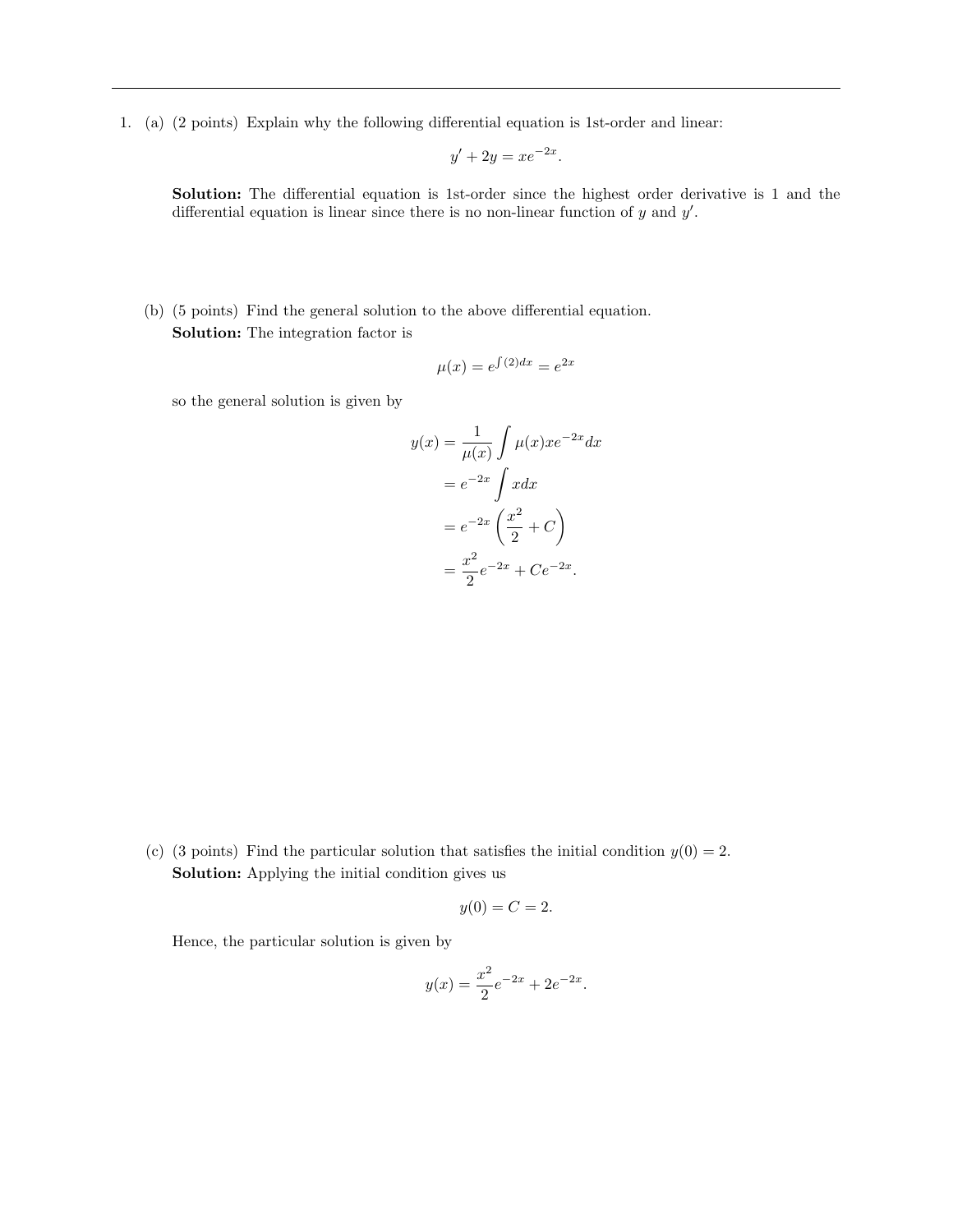2. (a) (2 points) Explain why the following differential equation is separable:

$$
\frac{dy}{dx} = \frac{1+y^2}{x^2}.
$$

Solution: The differential equation is separable since it can be written in the form

$$
-\frac{1}{x^2} + \frac{1}{1+y^2} \frac{dy}{dx} = 0,
$$

i.e.,

$$
-\frac{1}{x^2}dx + \frac{1}{1+y^2}dy = 0.
$$

(b) (5 points) Find the general solution to the above differential equation. Solution: The general solution can be found by integrating both sides of the above equation

$$
-\int \frac{1}{x^2} dx + \int \frac{1}{1+y^2} dy = C,
$$

which gives us

$$
\frac{1}{x} + \arctan(y) = C.
$$

We can solve the above equation for  $y$  as follows:

$$
y(x) = \tan\left(C - \frac{1}{x}\right).
$$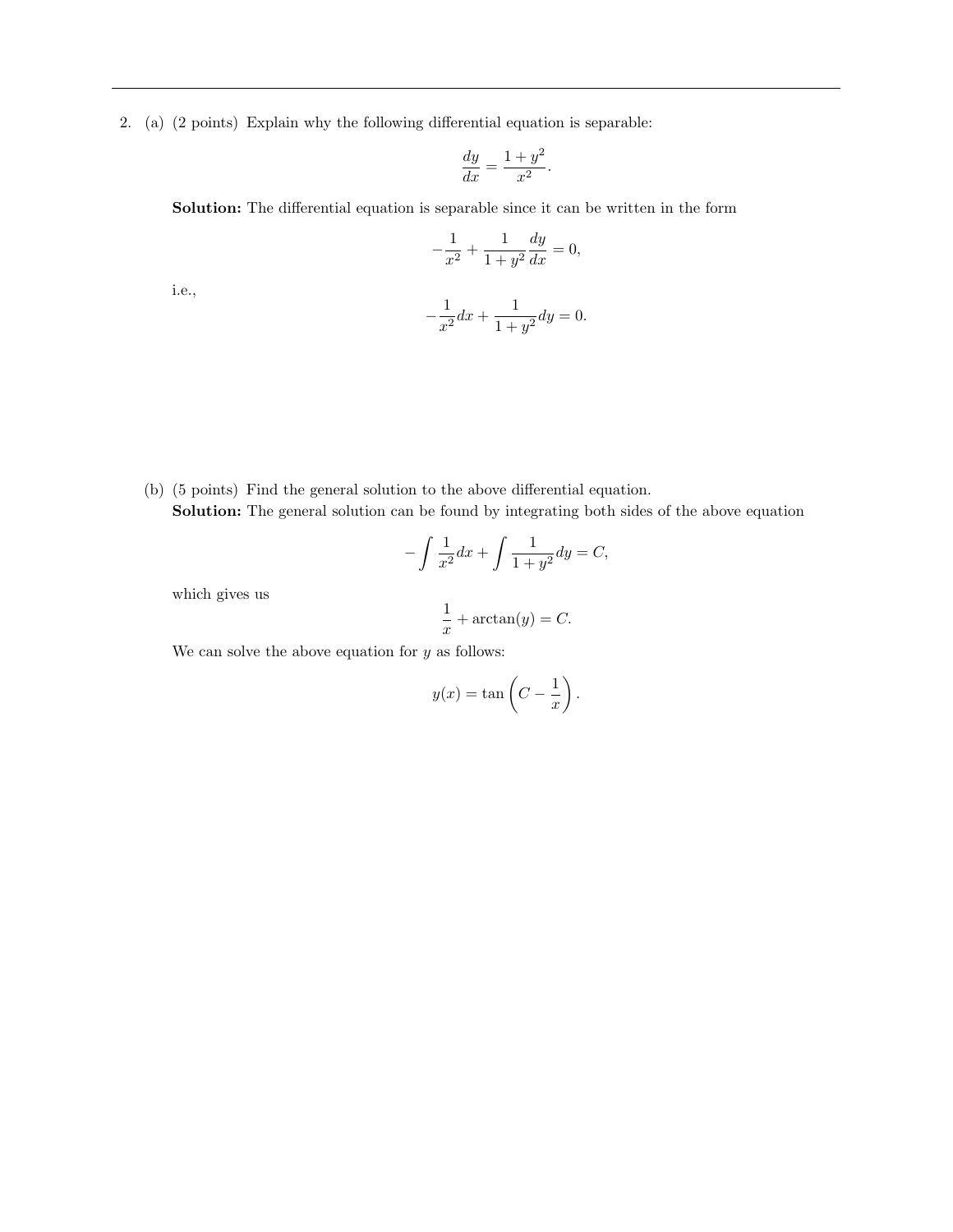3. (a) (2 points) Explain why the following differential equation is exact:

$$
(3x + 5y) + (5x - 2y) \frac{dy}{dx} = 0.
$$

**Solution:** The differential equation is exact since  $M(x, y) = 3x + 5y$  and  $N(x, y) = 5x - 2y$  satisfy

$$
M_y(x, y) = N_x(x, y)
$$

- (b) (5 points) Find the general solution to the above differential equation.
	- **Solution:** The general solution can be found by identifying the function  $\phi(x, y)$  that satisfies

$$
\phi_x(x, y) = M(x, y)
$$
 and  $\phi_y(x, y) = N(x, y)$ .

Therefore,

$$
\phi(x,y) = \int (3x + 5y)dx = \frac{3}{2}x^2 + 5xy + C(y)
$$

and

$$
\phi(x, y) = \int (5x - 2y) dy = 5xy - y^2 + C(x).
$$

By setting  $C(y) = -y^2$  and  $C(x) = \frac{3}{2}x^2$  we find

$$
\phi(x, y) = \frac{3}{2}x^2 + 5xy - y^2.
$$

Finally, the general solution is given implicitly by  $\phi(x, y) = C$ , i.e.,

$$
\frac{3}{2}x^2 + 5xy - y^2 = C.
$$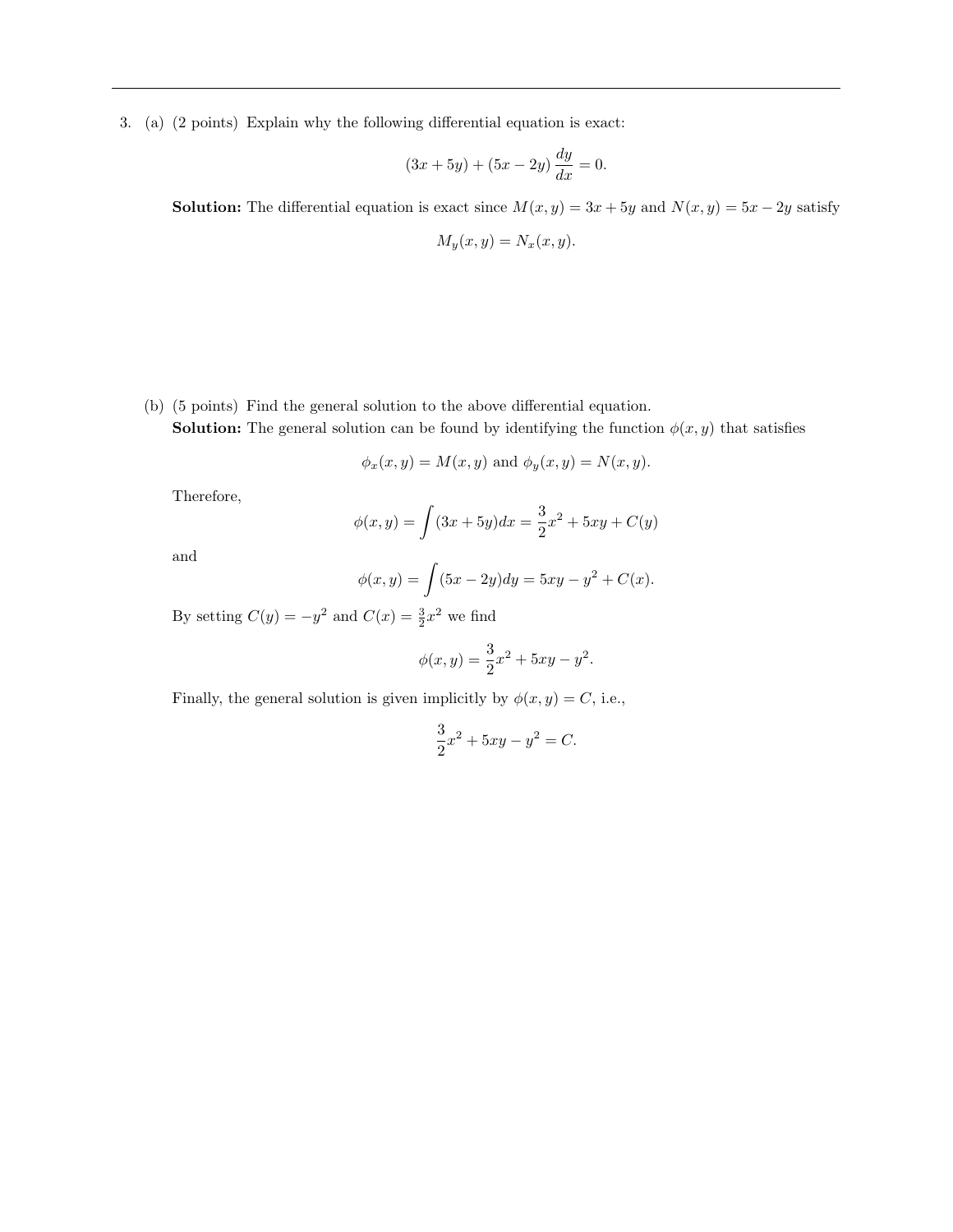- 4. Find the basis solutions to each of the following differential equations, assume that  $x$  is the independent variable.
	- (a) (3 points)

$$
y'' + 2y' - 3y = 0.
$$

Solution: The characteristic equation is given by

$$
r^{2} + 2r - 3 = 0 \Rightarrow (r + 3)(r - 1) = 0,
$$

which has roots  $r = -3, 1$ . Hence, the basis solutions are given by

$$
y_1(x) = e^{-3x}
$$
 and  $y_2(x) = e^{1x}$ .

(b) (3 points)

$$
y'' + 2y' + y = 0.
$$

Solution: The characteristic equation is given by

$$
r^2 + 2r + 1 = 0 \Rightarrow (r+1)^2 = 0,
$$

which has roots  $r = -1, -1$ . Hence, the basis solutions are given by

$$
y_1(x) = e^{-x}
$$
 and  $y_2(x) = xe^{-x}$ .

(c) (3 points)

$$
y'' + 9y = 0.
$$

Solution: The characteristic equation is given by

$$
r^2 + 9 = 0,
$$

which has roots  $r = \pm 3i$ . Hence, the basis solutions are given by

$$
y_1(x) = \cos(3x)
$$
 and  $y_2(x) = \sin(3x)$ .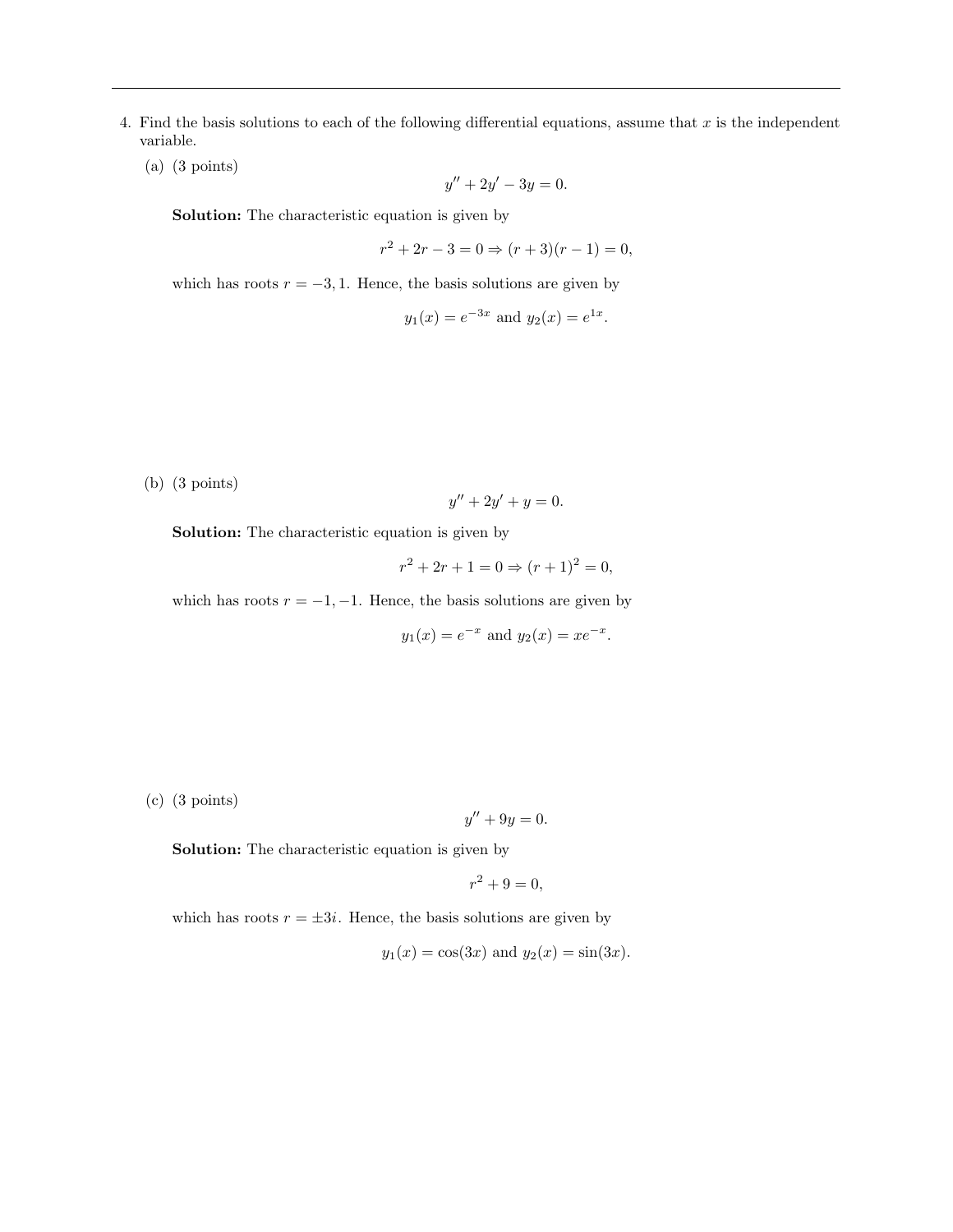5. (5 points) Use the method of undetermined coefficients to find a particular solution  $Y(x)$  to the following differential equation<sup>1</sup>:

$$
y'' + 2y' - 3y = 5e^x.
$$

Solution: Since the non-homogeneous part is a solution to the homogeneous equation, we have an initial guess of

$$
Y(x) = Axe^x.
$$

Plugging this into the differential equation gives us

$$
Ae^{x}(x+2) + 2Ae^{x}(x+1) - 3Axe^{x} = 5e^{x},
$$

which can be written as

 $3Ae^x = 5e^x.$ 

Hence,  $A = \frac{5}{3}$  and the particular solution to the non-homogeneous equation is given by

$$
Y(x) = \frac{5}{3}xe^x.
$$

<sup>&</sup>lt;sup>1</sup>Note that the associated homogeneous differential equation is in problem 4 (a).